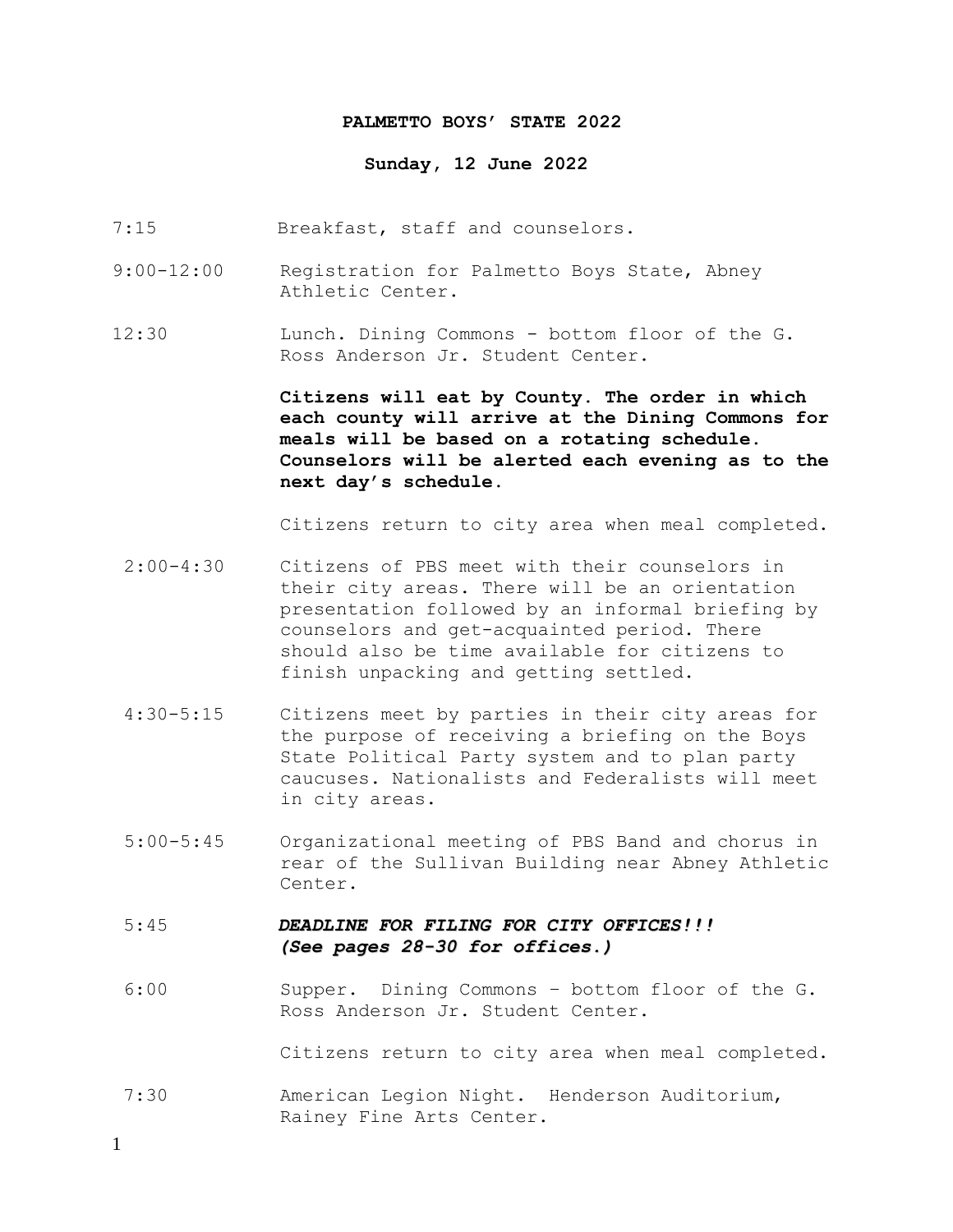- A. Welcome to Anderson University Dr. Evans Whitaker
- B. Call to Order Seth Buckley.
- C. Presentation of Colors South Carolina Highway Patrol Color Guard.
- D. National Anthem Boys' State Ensemble.
- E. Tribute to Boys' State Welcome Video.
- F. Welcome from the American Legion Commander of the American Legion Department of South Carolina
- G. I am the Nation Dr. Rev. Sinclair E. Lewis
- H. Keynote Address Craig Melvin, NBC Today Show
- I. Tribute to the Armed Forces Col. Thomas J. Gordon
- J. Here's to the Hero's Dr. Leroy "Zke" Zimmerman.
- K. America The Beautiful Owen Stoddard and the PBS Ensemble.
- L. Transfer Program to Director Lewis.
- 9:30 City caucuses by parties. Nationalists and Federalists will meet in city areas.
- 10:30 WPBS Auditions
- 10:45 Lights out. Bed check by counselors.

## **Monday, 13 June 2022**

#### **"CITY GOVERNMENT"**

7:00 Wake up.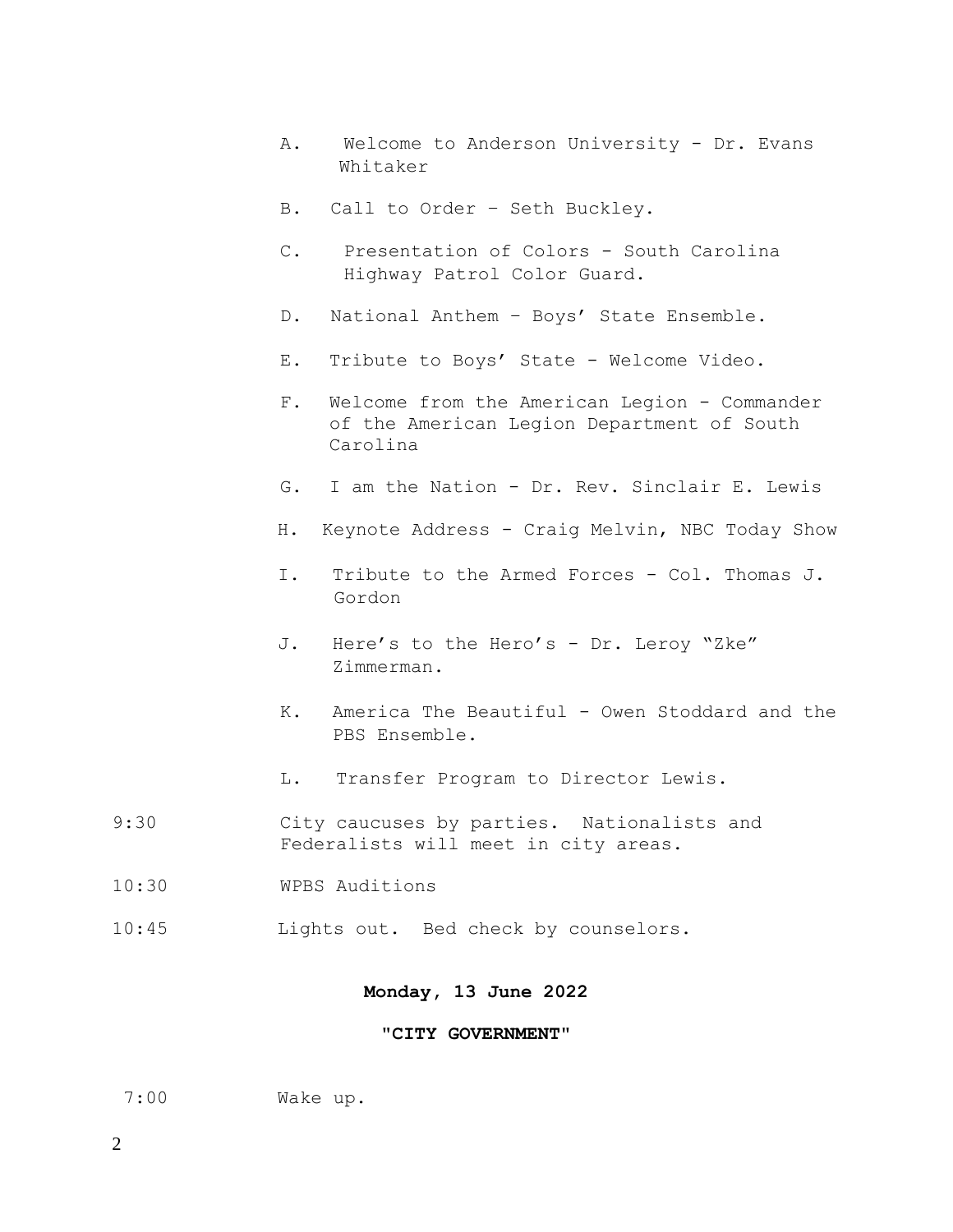**Rutledge, Hampton, Jackson, Marion, and Smalls will have speeches for City Offices and hold City Elections in addition to cleaning rooms and city areas before going to breakfast.**

7:15 Breakfast. Dining Commons - bottom floor of the G. Ross Anderson Jr. Student Center.

> **Pickens, Moultrie, Calhoun, McNair, and Newman will have speeches for City Offices and hold City Elections in addition to cleaning rooms and city areas after breakfast.**

## *Results to be turned in to PBS Headquarters immediately.*

8:30 Sick Call. Kingsley Residence Hall Lower Level.

## **All Sr. Counselors turn in PBS60 City Correspondent names to Production Staff (Jay Pitts or Roy Costner)**

- 8:45 Assembly, all citizens, Henderson Auditorium, Rainey Fine Arts Center. Director Stephen Lewis presiding.
	- A. Pledge of Allegiance to the flag.
	- B. Address by The Honorable Timothy E. "Tim" Scott, United States Senator.
	- C. Recreation briefing by Dee Christopher.
	- D. Briefing on talent show by Jay Pitts.
	- E. Briefing on Criminal Justice School, Law School, Leadership School, School of Finance and College 101.
	- F. Briefing on South Carolina Voter Registration by Tim Lewis.
	- G. Winners of the City elections announced by Director Lewis.
	- H. Oath of Office administered to all elected City Officials.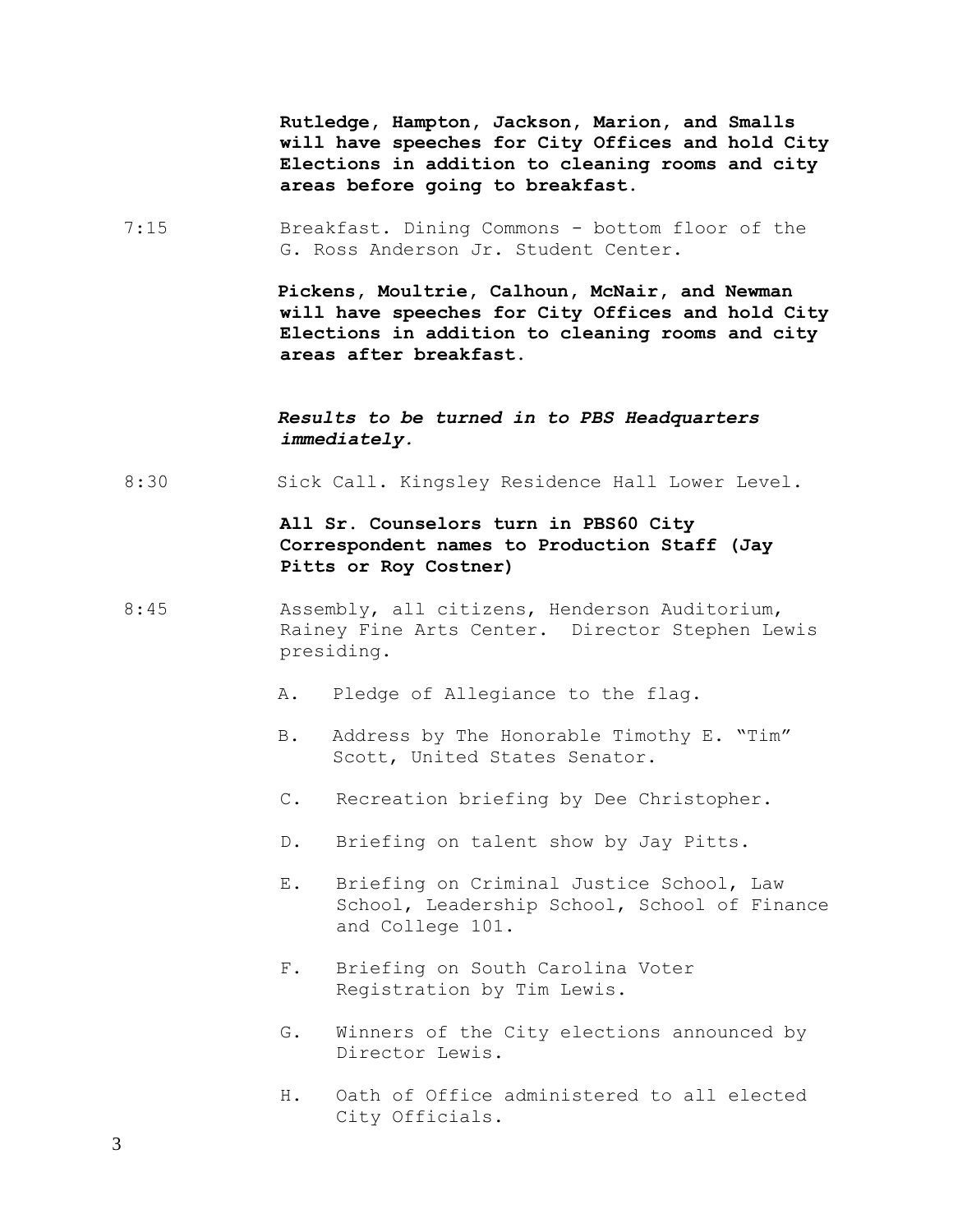- I. Address by Mayor Terrance Roberts, Mayor for the city of Anderson and 1977 Palmetto Boys State citizen.
- J. Announcements.
- 11:00-11:45 Classroom instruction.

SUBJECT: "CITY GOVERNMENT"

All citizens will remain in Auditorium for Classroom Instruction.

11:45-12:00 County meeting- Briefing on upcoming county elections. Counties will remain in the Auditorium to meet with County Advisors.

## *FILING DEADLINE FOR COUNTY OFFICES IS 6:45 TONIGHT!! (See pages 32-36 for offices.)*

- 12:15 Lunch. Dining Commons bottom floor of the G. Ross Anderson Jr. Student Center.
- 1:00 Candidates for PBS Band will report to the Band Facility at the rear of the Sullivan Building.

WPBS and PBS60 report to Henderson Auditorium, Rainey Fine Arts Center for daily pitch meeting.

1:30-5:15 Citizens will assemble by cities at the Athletic Campus as directed by the Athletic Director.

> Athletic uniforms - appropriate clothing required.

- 2:30-4:30 College Bowl, Room 201 & 202, Nursing School.
- 2:30-3:30 Criminal Justice School Banquet Hall B, G. Ross Anderson Jr. Student Center

Law School – The Theatre, main floor, G. Ross Anderson Jr. Student Center

Leadership School – Banquet Hall C, G. Ross Anderson Jr. Student Center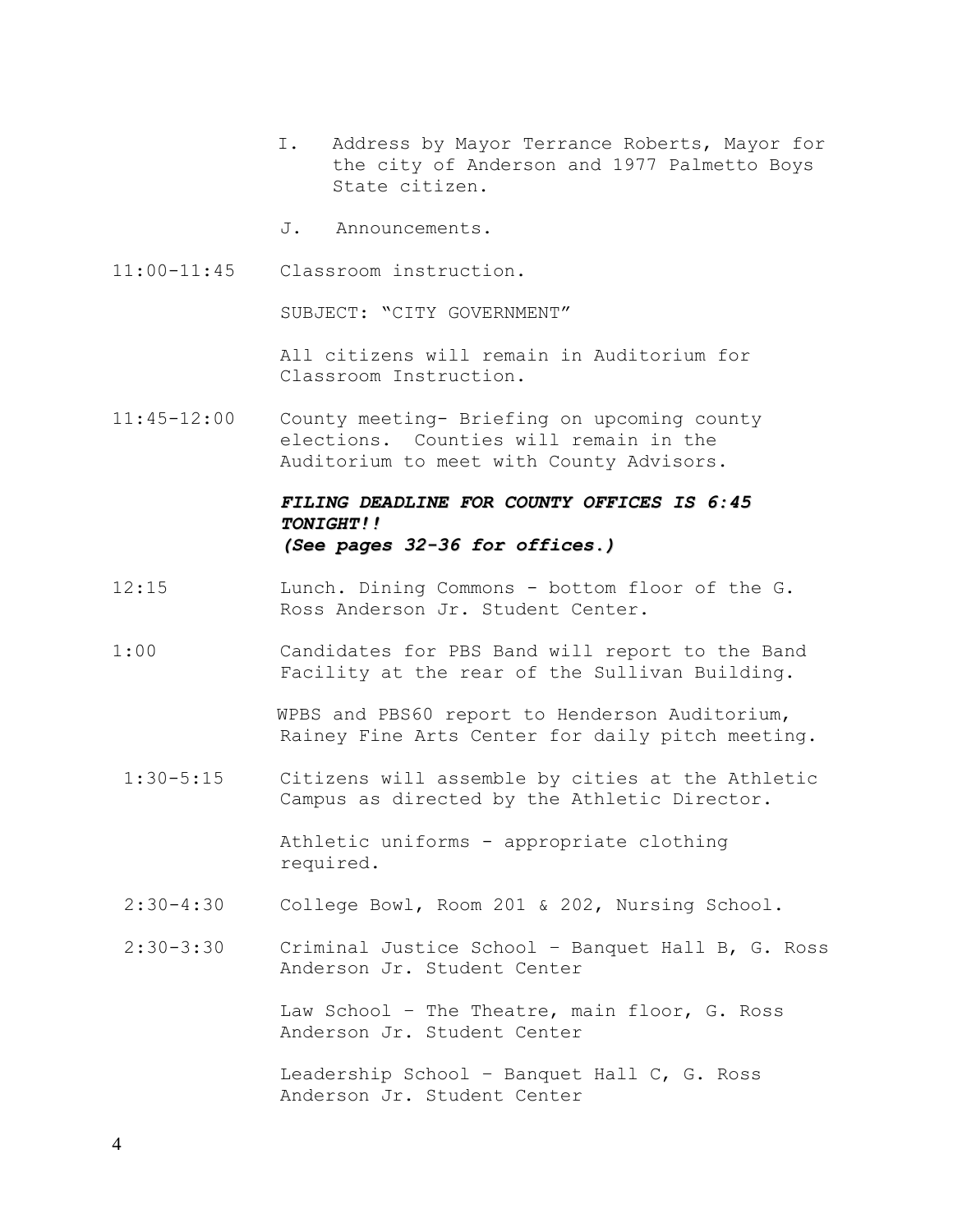School of Finance - Banquet Hall A, main floor of the G. Ross Anderson, Jr. Student Center. College 101 – Watkins Room 100. 3:30-4:30 Criminal Justice School – Banquet Hall B, G. Ross Anderson Jr. Student Center Law School – The Theatre, main floor, G. Ross Anderson Jr. Student Center Leadership School – Banquet Hall C, AU Student Center School of Finance - Banquet Hall A, main floor of the G. Ross Anderson, Jr. Student Center. 3:00-5:00 Cities sketch out banners at the Athletic Campus Pavilion. 3:00-5:00 PBS Store, located in Abney Mezzanine, will be open to purchase T-shirts, hats or any other PBS merchandise.

- 3:00-5:00 Auditions for Talent Show in Henderson Auditorium, Rainey Fine Arts Center.
- 3:00-5:00 PBS Choir rehearsals in Henderson Auditorium, Rainy Fine Arts Center.

### *NOTE: THIS IS A GOOD TIME TO POLITIC!!!*

- 5:15 Retreat, citizens form by cities on the lawn adjacent to Front Street. Presentation of awards by Dee Christopher. The Ceremony of Evening Colors.
- 6:15 Supper. AU Dining Commons, Bottom Floor of the G. Ross Anderson Jr. Student Center.

# 6:45 *DEADLINE FOR FILING FOR COUNTY OFFICES!!! (See pages 32-36 for offices.)*

7:45 Assembly, all citizens, Henderson Auditorium, Rainey Fine Arts Center. Assistant Directors Tom Merritt and Jamie Bennett presiding.

A. Pledge of Allegiance.

5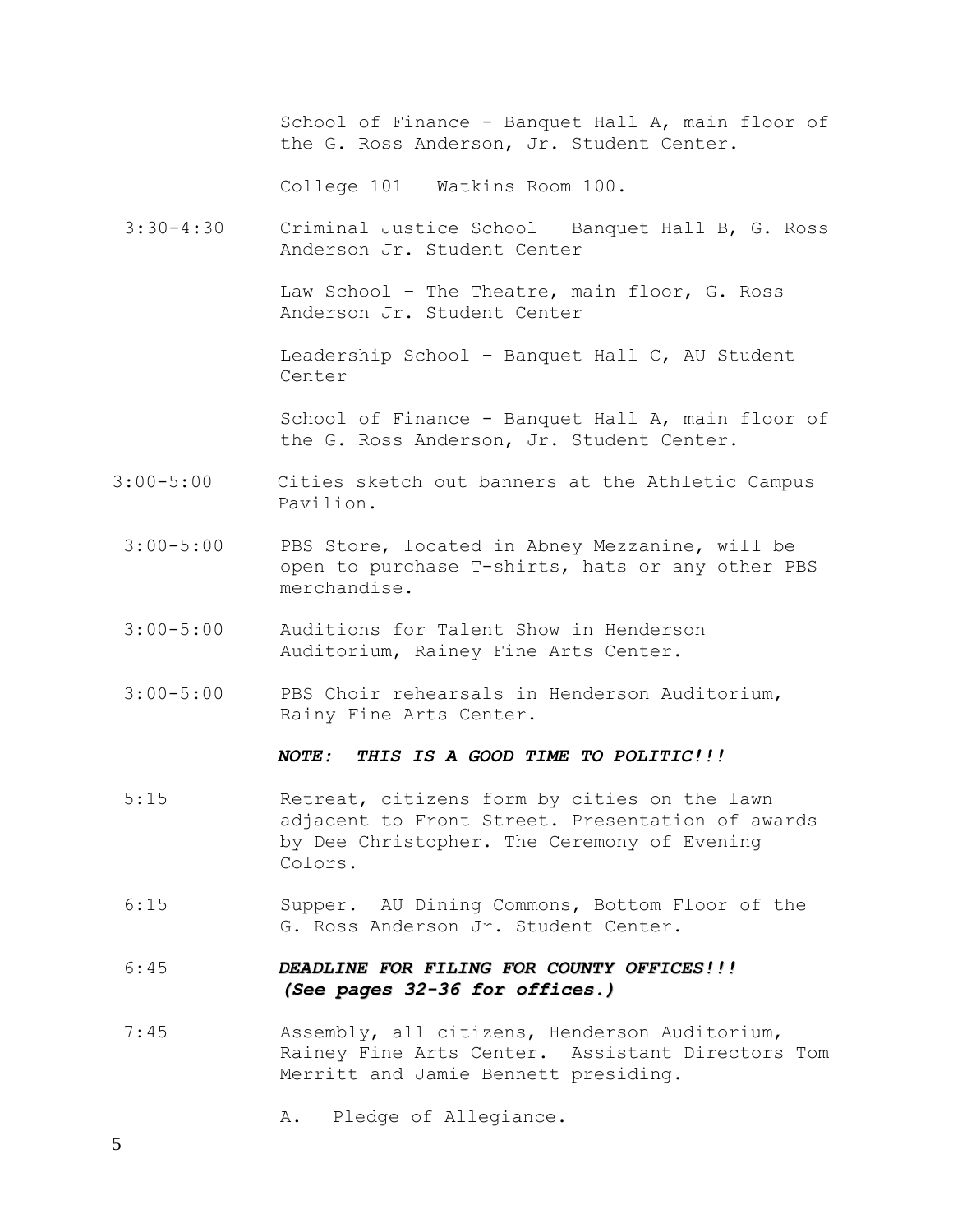- B. Introduction of guest speakers by Assistant Directors Merritt and Bennett.
- C. Address by The Honorable G. Murrell Smith, Jr., Speaker of the South Carolina House of Representatives, and The Honorable J. Todd Rutherford, Minority Leader South Carolina House of Representatives.
- D. Question and Answer period.
- E. Announcements.
- 9:30 City Caucuses by parties with Junior Counselors presiding for the purpose of the parties nominating members to be on the State Platform Committee.
- 9:45 Meeting of City elected officials to pick and notify appointees of their offices, select Platform Committeemen, and outline their respective duties and work on projects.
- 10:30 Lights out. Bed check by counselors.

#### **Tuesday, 14 June 2022**

### **"COUNTY GOVERNMENT"**

- 7:00 Wake up.
- 7:15 Breakfast. AU Dining Commons, Bottom Floor of the G. Ross Anderson Jr. Student Center.

**Counties will report to the steps of Johnson Hall for pictures in reverse order of the breakfast rotation. As this is a busy morning it is essential that your city areas and rooms are cleaned prior to reporting for pictures.** 

8:15 Sick Call. Kingsley Residence Hall Lower Level.

8:45-9:45 Classroom instruction.

SUBJECT: "COUNTY GOVERNMENT"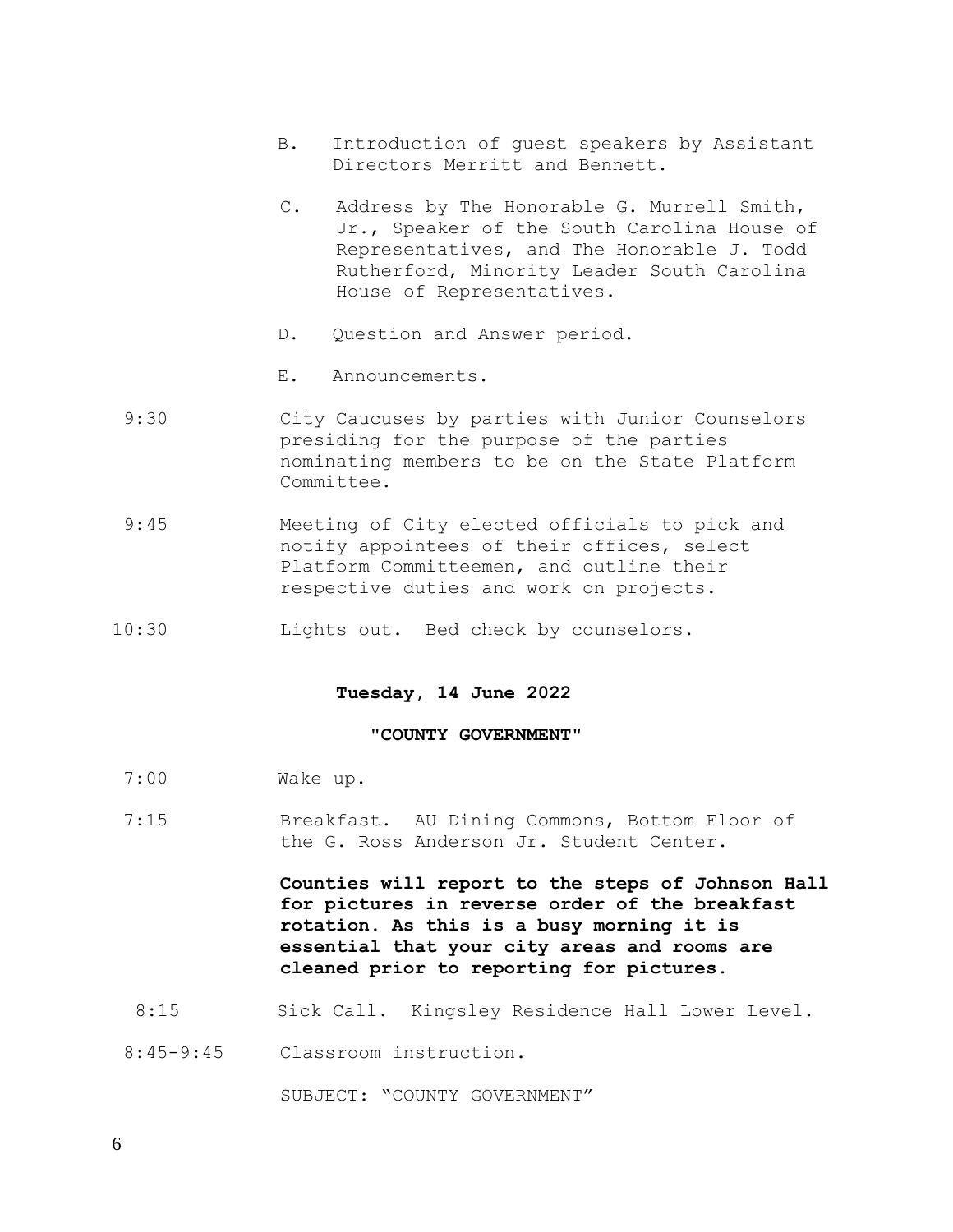All citizens will assemble in Henderson Auditorium, Rainy Fine Arts Center for Classroom Instruction.

10:00-12:00 County Party Conventions-The locations for the meetings are to be determined.

# COUNTY NATIONALIST

| Marion   | Merritt Theatre, Merritt Building           |  |  |
|----------|---------------------------------------------|--|--|
| Hampton  | Gambrell Choral Room, Rainey FAC            |  |  |
| Rutledge | Henderson Auditorium                        |  |  |
| Pickens  | Vandiver Art Gallery - Thrift<br>Library    |  |  |
| Calhoun  | Room 006, Watkins Teaching Center           |  |  |
| Moultrie | Room 100, Watkins Teaching Center           |  |  |
| Jackson  | Room 114, Watkins Teaching Center           |  |  |
| McNair   | Room 201, Vandiver Hall                     |  |  |
| Smalls   | Room 004, Vandiver Hall                     |  |  |
| Newman   | Room 002, Watkins                           |  |  |
| COUNTY   | FEDERALIST                                  |  |  |
| Marion   | Daniel Recital Hall                         |  |  |
| Hampton  | Room 136, Watkins Teaching Center           |  |  |
| Rutledge | Room 303, Merritt Building                  |  |  |
| Pickens  | Chapman Multi-Media room- Thrift<br>Library |  |  |
| Calhoun  | Theatre, Student Center                     |  |  |
| Moultrie | Room 138, Watkins Teaching Center           |  |  |
| Jackson  | Room 116, Watkins Teaching Center           |  |  |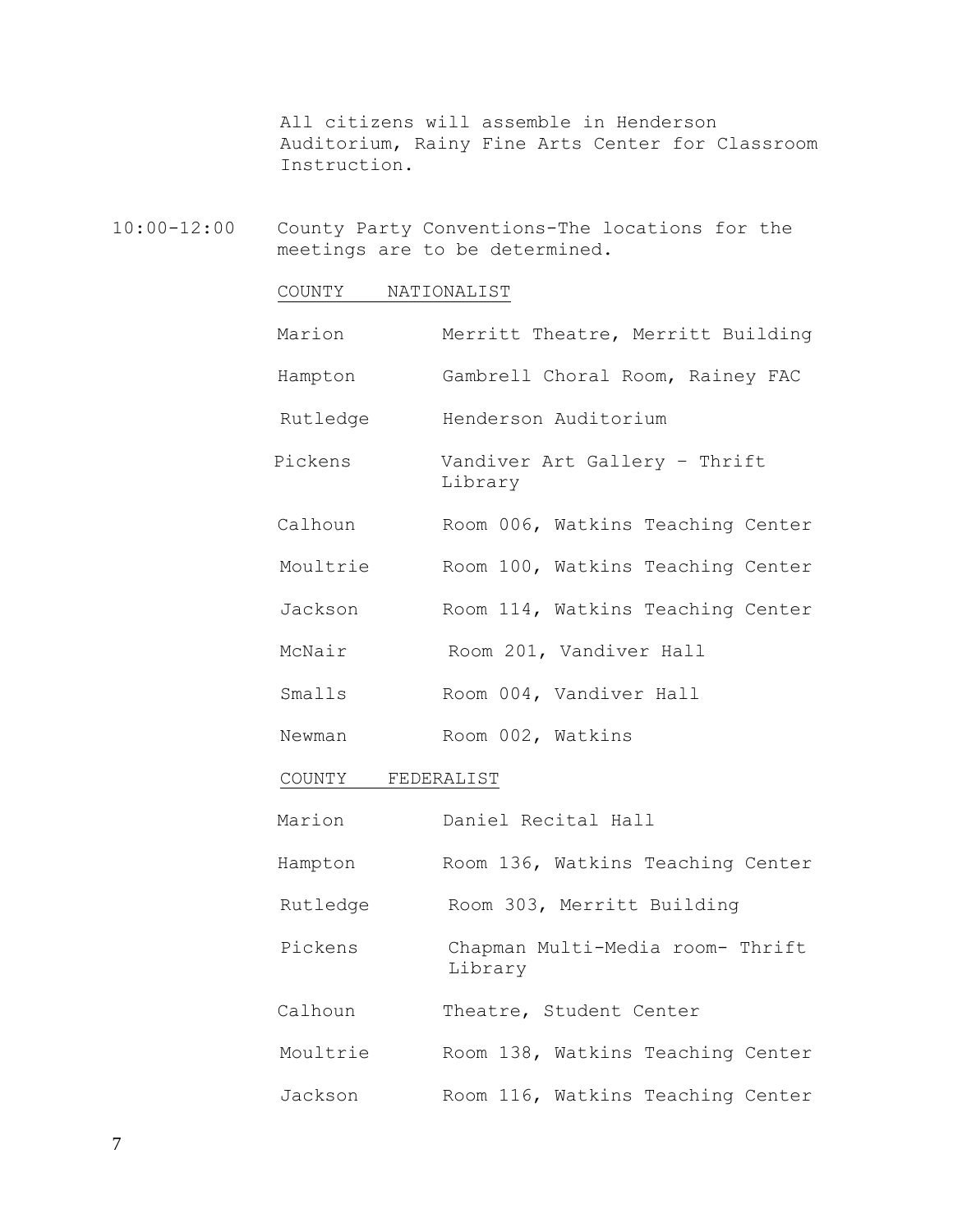| McNair |  | Room 132, Watkins  |
|--------|--|--------------------|
| Smalls |  | Room 202, Vandiver |
| Newman |  | Room 004, Watkins  |

- 12:00 Lunch. AU Dining Commons, Bottom Floor of the G. Ross Anderson Jr. Student Center.
- 1:00 Members of PBS Band will report to the Band Facility at the rear of the Sullivan Building.

WPBS and PBS60 report to Henderson Auditorium, Rainey Fine Arts Center for daily pitch meeting.

1:45-4:00 Citizens will assemble by cities in the Athletic Complex at the direction of the Athletic Director.

> Athletic uniforms - appropriate clothing required.

2:30-3:30 Criminal Justice School – Banquet Hall B, main floor of the G. Ross Anderson Jr. Student Center.

> Law School – Theatre, main floor of the G. Ross Anderson, Jr. Student Center.

Leadership School – Banquet Hall C, main floor of the G. Ross Anderson, Jr. Student Center.

College 101 – Watkins Room 100.

School of Finance - Banquet Hall A, main floor of the G. Ross Anderson, Jr. Student Center.

- 2:30 The College Bowl will take place in Room 201 and 202, School of Nursing.
- 2:30-4:15 Auditions for Talent Show will continue at the Henderson Auditorium.
- 2:30-4:15 PBS Choir rehearsals in Henderson Auditorium, Rainy Fine Arts Center.
- 2:30-4:15 PBS Store will be open to purchase T-shirts, hats or any other PBS merchandise.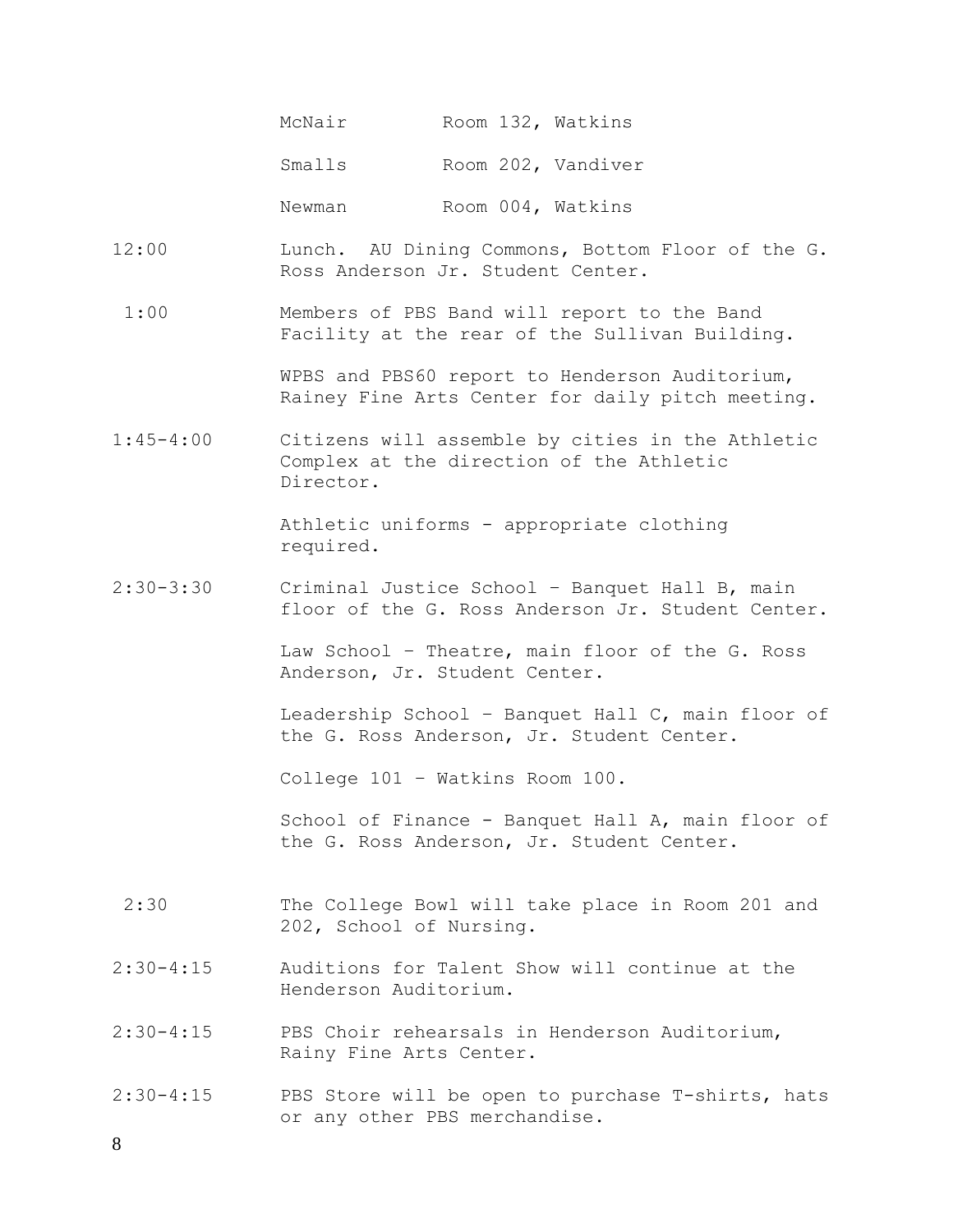3:00-4:00 State Platform Committee for Federalist and Nationalist Parties will meet to begin preparation for platform. Federalists will meet in Room 100 of the Watkins Teaching Center.

> Nationalists will meet in Room 200 of the Watkins Teaching Center. All interested citizens can attend meetings to furnish input to the Platform Committee.

## 3:30 **CAB picks up voting forms for upcoming county elections.**

4:15 County meetings and County Elections.

 Held at locations to be determined by the County Advisors for the purpose of hearing the candidates for County Office. Meeting will be run by County Advisors.

- 5:30 Retreat, citizens form by cities on the lawn adjacent to Front Street. Presentation of awards by Dee Christopher. The Ceremony of Evening Colors.
- 6:15 Supper. AU Dining Commons, Bottom Floor of the G. Ross Anderson Jr. Student Center.
- 7:30 Assembly, all citizens, Henderson Auditorium in the Rainey Fine Arts Center. Director Stephen Lewis presiding.
	- A. Pledge of Allegiance to the flag.
	- B. Report on Boys Nation.
	- C. Introduction of Guest Speaker by Director Lewis
	- D. Address by Bakari Sellers, Columbia, SC Attorney and CNN Political Analyst.
	- E. Results of County Elections announced by Director Lewis.
	- F. Results of State Bar Exams announced by Neil Alger and Cyrus Corbett.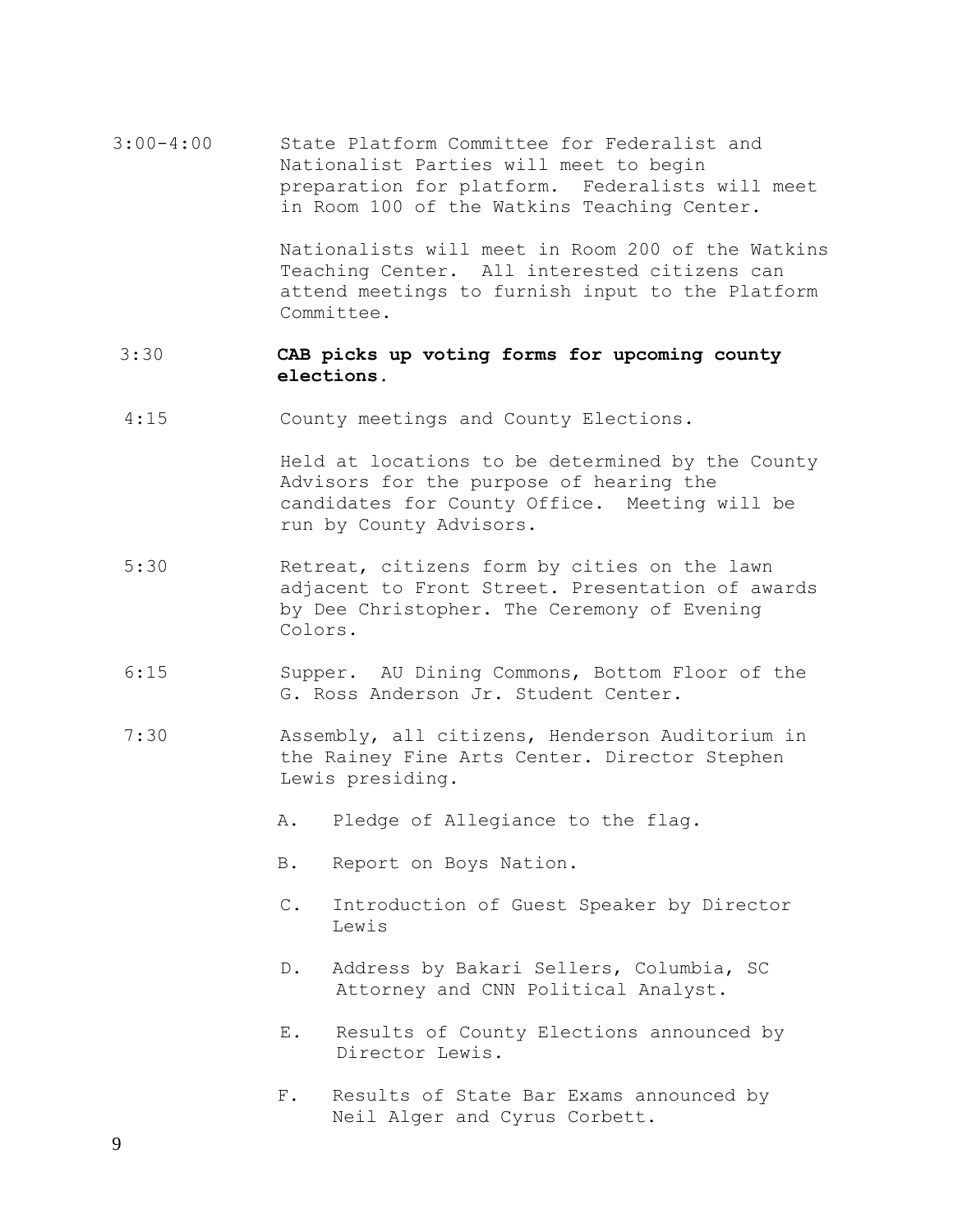- G. Nominations for Supreme Court explained by Director Lewis.
- H. Discussion of bills to come before the citizens of PBS.
- 9:30-10:45 Members of the Senate and the House of Representatives will assemble in the Daniel Recital Hall of the Rainey Fine Arts Center, for organization and Supreme Court nominations.

Members of the Federalist State Platform Committee will meet in Room 100, Watkins Teaching Center.

Members of the Nationalist State Platform Committee will meet in Room 200, Watkins Teaching Center.

Political practice period with fellow citizens.

### *PETITIONS FOR STATE OFFICE AVAILABLE FROM SENIOR COUNSELORS.*

11:15 Lights out. Bed check by counselors.

**Wednesday, 15 June 2022**

### **"STATE GOVERNMENT"**

- 7:00 Wake up.
- 7:15 Breakfast. AU Dining Commons, Bottom Floor of the G. Ross Anderson Jr. Student Center.

### **PETITIONS FOR STATE OFFICE AVAILABLE**.

- 8:30 Sick Call. Kingsley Residence Hall Lower Level.
- 8:45 Assembly, all citizens, Henderson auditorium in the Rainy Fine Arts Center for the PBS Honor Address. Introduction of our special guests by Assistant Director Tom Merritt.

PBS Honor Address by Gary and Cindy Hipps.

9:15-10:00 Classroom instruction.

10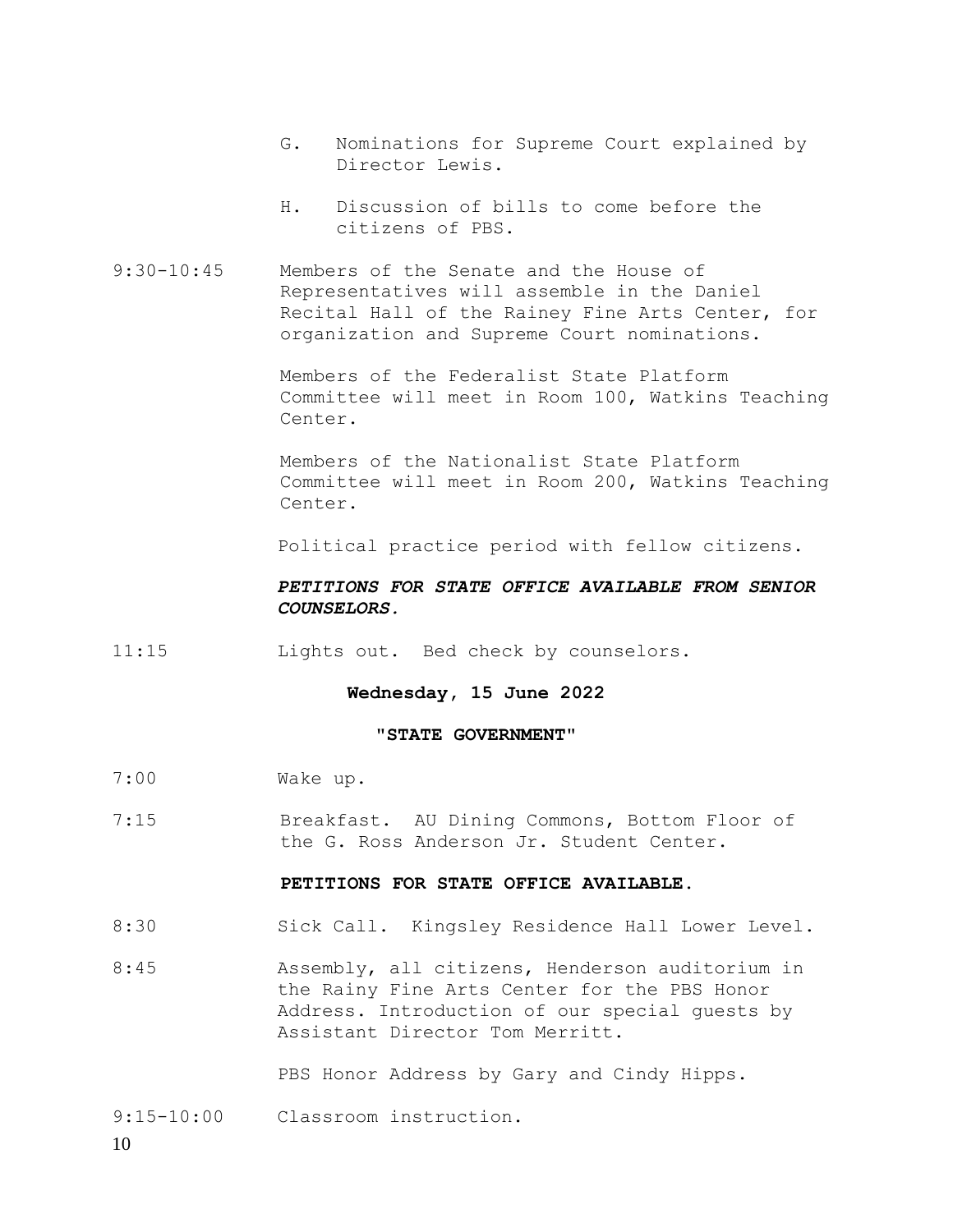Henderson Auditorium, Rainy Fine Arts Center.

SUBJECT: "STATE GOVERNMENT"

## 9:30 **PETITIONS FOR STATE OFFICES WILL BE TURNED IN TO SENIOR COUNSELORS!!!**

- 10:00-10:45 Citizenship Practice Period.
	- A. House will assemble in the Daniel Recital Hall of the Rainey Fine Arts Center, as previously to debate bills and elect the Supreme Court Justices and the Court of Appeals.
	- B. Senate will assemble in Gambrell Choral Room in the Rainey Fine Arts Center to debate and elect the Supreme Court Justices and the Court of Appeals.
	- C. Federalists will remain in the Henderson Auditorium of the Rainey Fine Arts Center to debate the party platform and issues.

Nationalists will meet in the Banquet Hall in the G. Ross Anderson Jr. Student Center to debate party platform issues.

10:45-11:00 Party Conventions.

Federalist Party will remain in the Henderson Auditorium of the Rainey Fine Arts Center to select State Party Chairman.

Nationalist Party will remain in the Banquet Hall in the G. Ross Anderson Jr. Student Center to select State Party Chairman.

11:00-1:00 County Caucuses for State Offices

Citizens will assemble by county and party as in the County Party Conventions on Tuesday to caucus for each state office candidacy.

1:00 Lunch. AU Dining Commons, Bottom Floor of the G. Ross Anderson Jr. Student Center.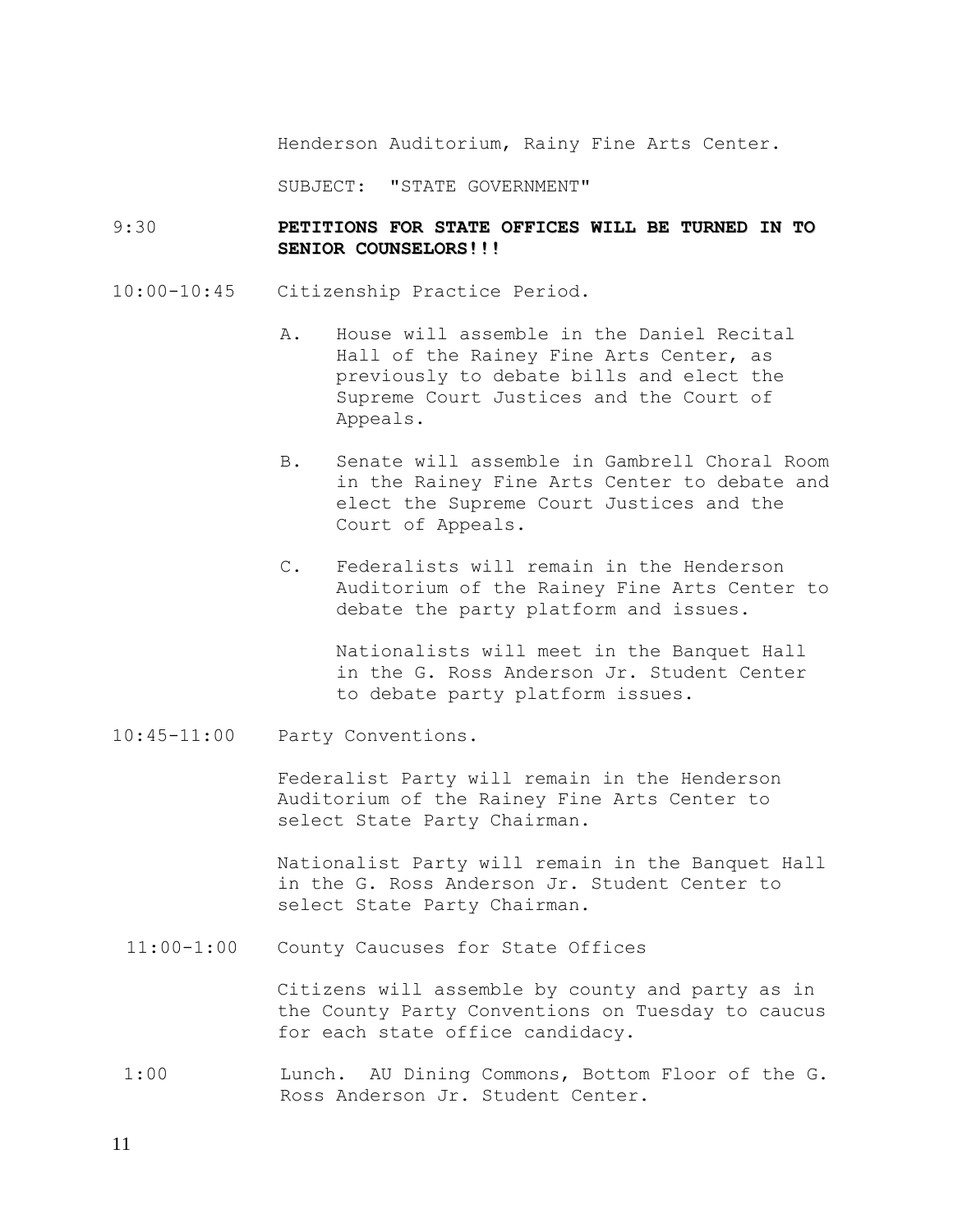2:15 Members of the PBS Choir will report to the Band Facility at the rear of the Sullivan Building next to the tennis courts.

> WPBS and PBS60 report to Henderson Auditorium, Rainey Fine Arts Center for daily pitch meeting.

2:15-5:15 Citizens report to the Athletic Campus for calisthenics. Competition for team sports continue.

> Semi-finals, College Bowl, Room 201, School of Nursing.

- 2:30-5:00 PBS Store will be open to purchase T-shirts, hats or any other PBS merchandise.
- 2:30-5:00 Auditions continue for Talent Show at the Henderson Auditorium.
- 2:30-5:00 PBS Choir rehearsals in Henderson Auditorium, Rainy Fine Arts Center.
- 4:00 Members of the PBS Band will report to the Band Facility at the rear of the Sullivan Building next to the tennis courts.
- 3:00-5:00 City and County Councils may continue their meetings if necessary in their city areas. House and Senate can meet if necessary in the same place as 10:00 a.m.
- 5:15 Retreat, citizens form by cities on the lawn adjacent to Front Street. Presentation of awards by Dee CHristopher. The Ceremony of Evening Colors.
- 6:00 Supper. AU Dining Commons, Bottom Floor of the G. Ross Anderson Jr. Student Center.
- 7:30-10:30 Party Conventions continue, meet in the same place as 10:45 A.M.
- 11:00 Lights out. Bed check by counselors.

**Thursday, 16 June 2022**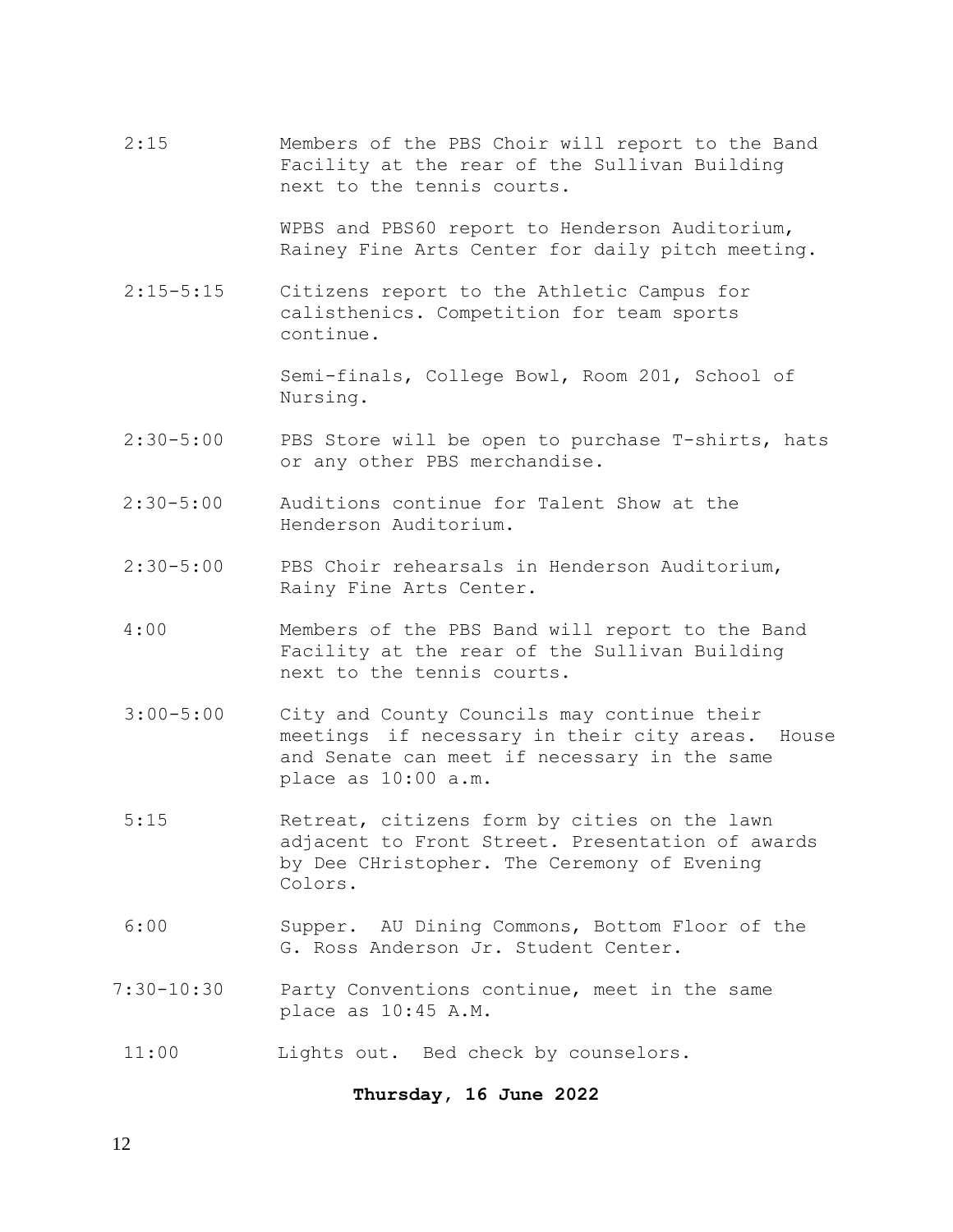### **"POLITICAL RALLY"**

- 7:00 Wake up.
- 7:15 Breakfast. AU Dining Commons, Bottom Floor of the G. Ross Anderson Jr. Student Center.
- 8:00-8:45 Whistle stops Party candidates for Governor and Lt. Governor can meet with cities in and around the G. Ross Anderson, Jr. Student Center before and after breakfast for questions and answers.
- 8:30 Sick Call. Kingsley Residence Hall Lower Level.
- 9:00 All citizens assemble in the Henderson Auditorium of the Rainey Fine Arts Center for final instruction period. Subject: "THE JUDICIAL SYSTEM IN SOUTH CAROLINA," presented by The Honorable Brian M. Gibbons, Resident Circuit Court Judge for the Sixth Judicial Circuit, State of South Carolina with assistance from Vick Meetze, Deputy Public Defender for the Twelfth Judicial Circuit. Also, a review of the week's instructions.

State Supreme Court and Court of Appeals introduced.

- 9:45-10:15 Written examination for all citizens of PBS on classroom instructions received during the week.
- 10:15-10:45 Scholastic Challenge Bowl Finals.
- 11:15 **PRIMARY ELECTIONS.** Senior Counselors will turn in results of balloting to PBS Headquarters office prior to lunch.
- 11:30 Lunch. AU Dining Commons, Bottom Floor of the G. Ross Anderson Jr. Student Center.
- 1:00 Assembly, all citizens, Henderson Auditorium, Rainey Fine Arts Center. Assistant Director Jamie Bennett presiding. **Please wear athletic T-Shirt to the assembly.** 
	- A. Pledge of Allegiance to the flag led by the Mayor of the cleanest city.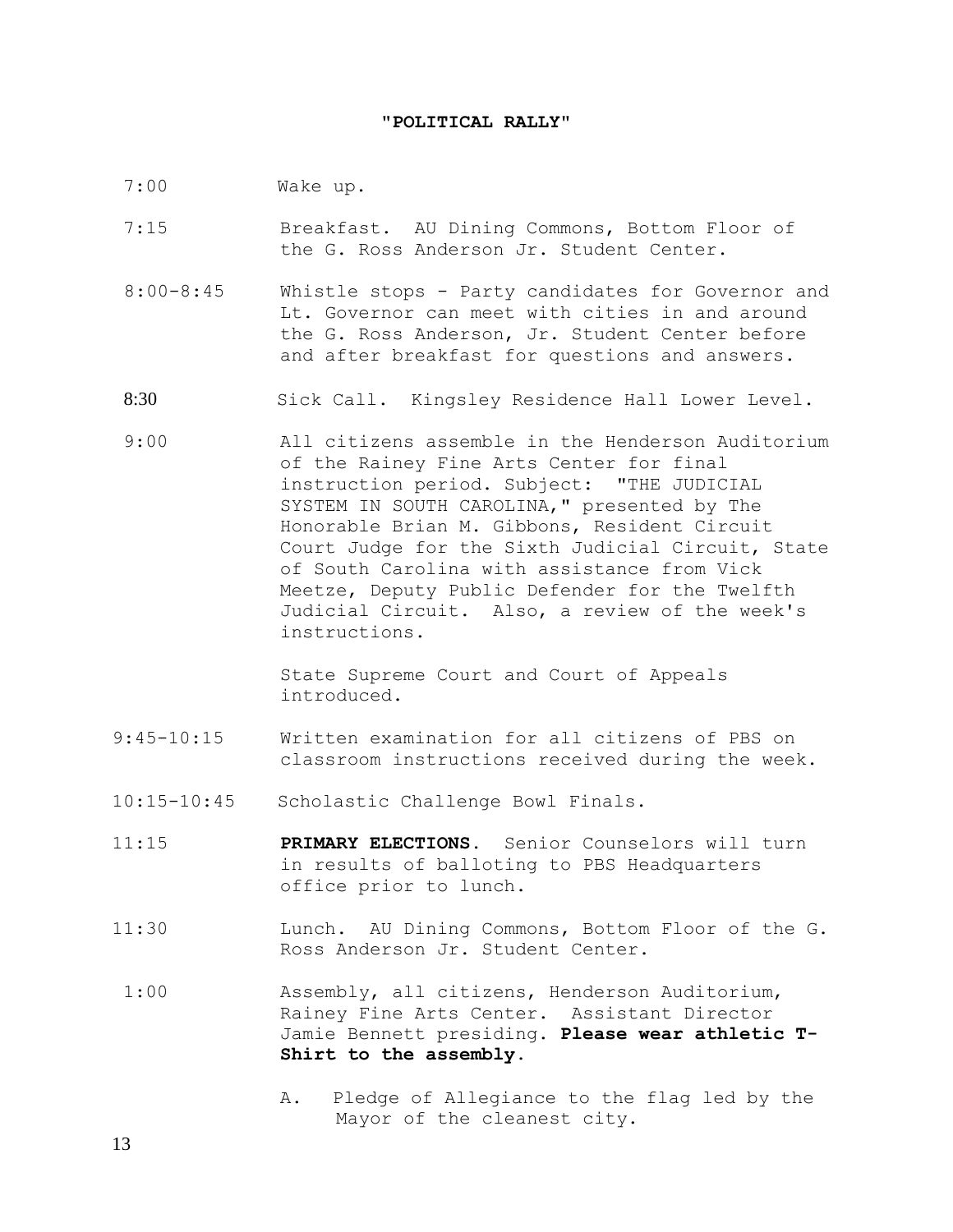- B. Introduction of our guest speaker by Assistant Director Bennett
- C. Address by The Honorable Molly Spearman, State Superintendent of Education.
- D. Winners of Primary Election announced.
- E. Gubernatorial Debate
- F. Briefing on inauguration.
- G. Announcements.
- 3:00-5:15 Senate meets in Gambrell Choral Room and the House of Representatives meets in Daniel Recital Hall, both in Rainey Fine Arts Center, for the purpose of conducting such business as may come before these bodies.
- 3:00-5:15 Field meet, the Athletic Complex, under direction of the Athletic Director.
- 3:00 Members of PBS Choir will report to the Band Facility at the rear of the Sullivan Building next to the tennis courts.

Talent Show participants report to Henderson Auditorium, Rainey Fine Arts Center.

WPBS and PBS60 report to Henderson Auditorium, Rainey Fine Arts Center for daily pitch meeting.

City and County Councils may meet if necessary in city areas.

- 3:00-5:00 PBS Store will be open to purchase T-shirts, hats or any other PBS merchandise.
- 4:00 All statewide candidates for Nationalists Party and Federalists Party report to Henderson Auditorium, Rainey Fine Arts Center.
- 4:30 Members of the PBS Band will report to the Band Facility at the rear of the Sullivan Building next to the tennis courts.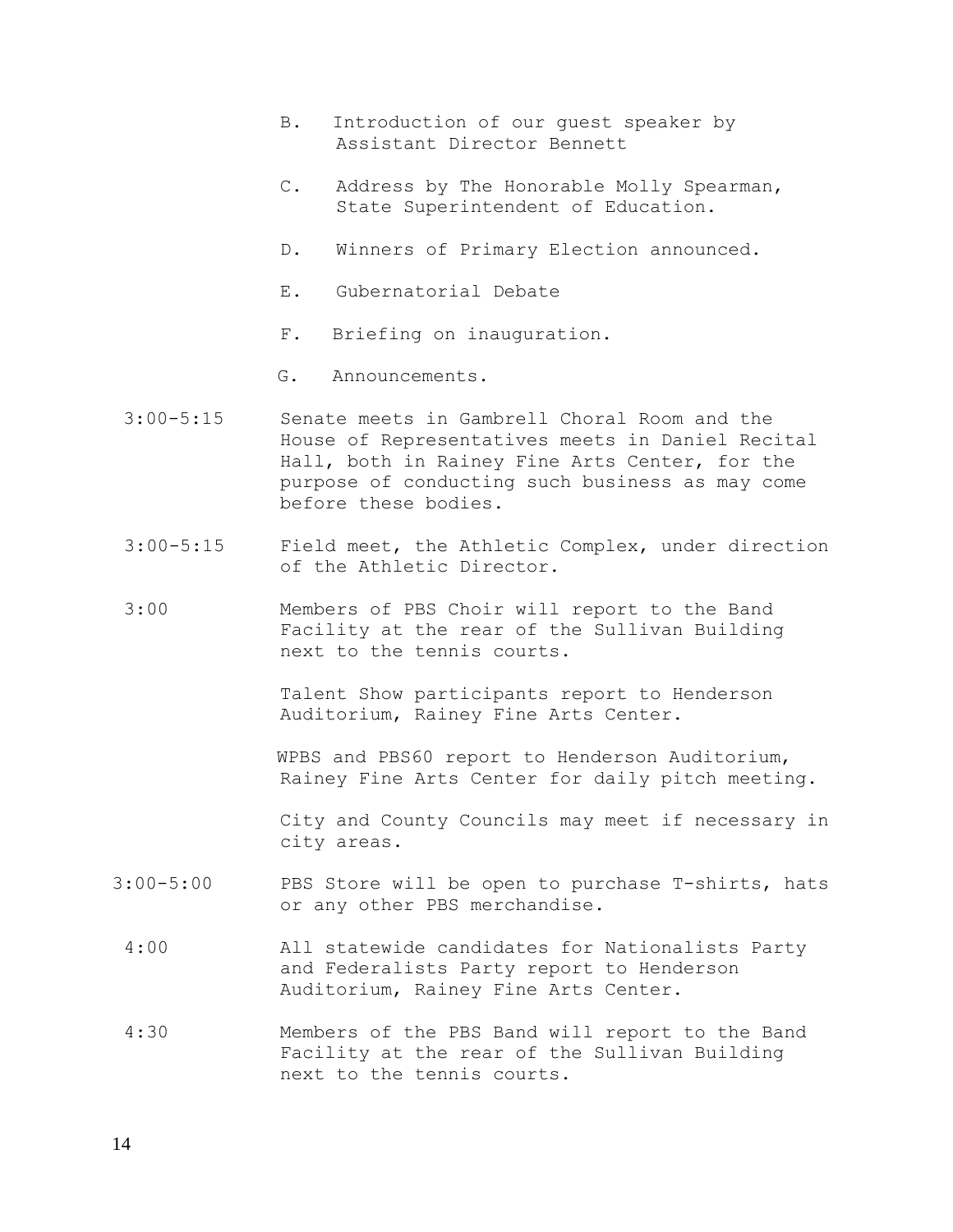- 5:45 Retreat, citizens form by cities on the lawn adjacent to Front Street. Presentation of awards by Dee Christopher. The Ceremony of Evening Colors.
- 6:15 Supper. AU Dining Commons, Bottom Floor of the G. Ross Anderson Jr. Student Center.

Citizens return to city area when meal completed.

7:45-10:00 Joint Political Rally, Soccer Stadium at the Anderson University Athletic Campus. Nationalist Party and Federalist Party will meet in separate locations as directed by the Party Advisors.

## **Immediately following the Joint Political Rally, all cities are to return to their city areas where they hold elections for State Constitutional Officers.**

10:30 Lights out. Bed check by counselors.

### **Friday, 17 June 2022**

### **"INAUGURATION"**

- 7:00 Board buses as directed by staff.
- 7:15 Buses depart on route to Columbia.
- 10:15 Buses arrive in Columbia and proceed to parade area on Blanding Street at Main.
- 10:30 Parade begins. Parade will march down Main Street to front steps of the State House for inauguration of state officials.
- 11:00 Inauguration Program Girls and Boys State. Director Lewis presiding.
	- A. Procession of the General Assembly followed by the Supreme Court.
	- B. Procession of the State of SC duly elected constitutional officers, accompanied by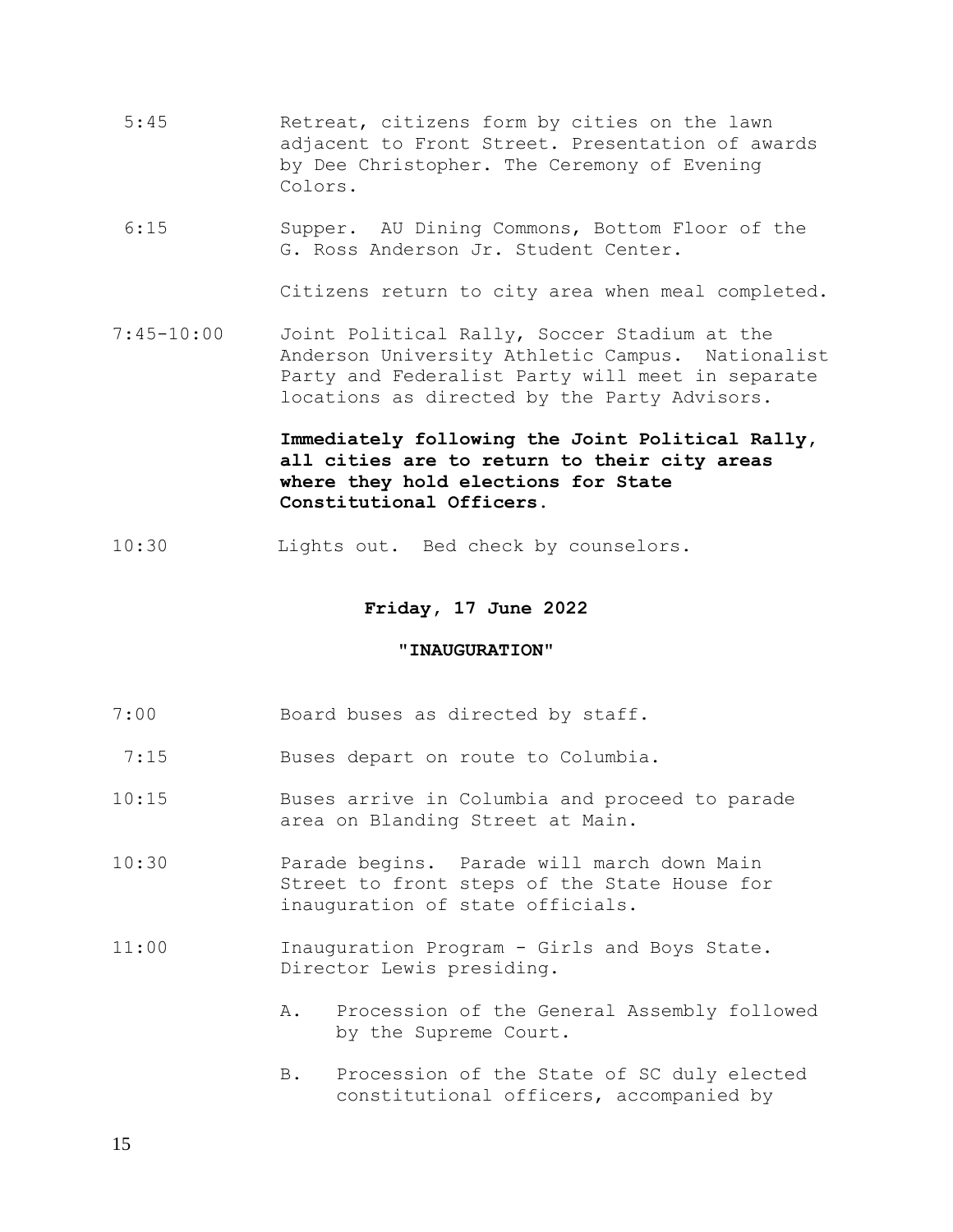their newly elected PGS and PBS counterparts.

- C. Presentation of the Colors.
- D. Invocation Chaplain of the PGS Senate.
- E. Presentation of the platform guests.
- F. Welcome from Governor and Lt. Governor of Girls State.
- G. Response by Governor and Lt. Governor of Boys State.
- H. Oath of Office administered to Lt. Governors and other officials other than the Governors by PGS and PBS Chief Justices.
- I. Oath of Office administered to their Excellencies, the newly elected Governor of Palmetto Girls State and the newly elected Governor of Palmetto Boys State, by The Honorable Kaye Hearn, Associate Justice of the South Carolina Supreme Court.
- J. Address by The Honorable Henry McMaster, Governor of the State of South Carolina.
- K. Announcements
- L. Benediction Chaplain of the PBS Senate.
- 12:00 Citizens of both Boys and Girls State will tour the State House and visit the offices of the Governor, Lt. Governor.

**Members of the Boys State Senate and House of Representatives will adjourn to their respective chambers to take up pending legislative matters.**

- 12:30 Lunch is provided for both Boys and Girls State on the State House grounds immediately following the tour.
- 1:30 Girls State will depart and Boys State will police the grounds and form by cities to return to their respective buses.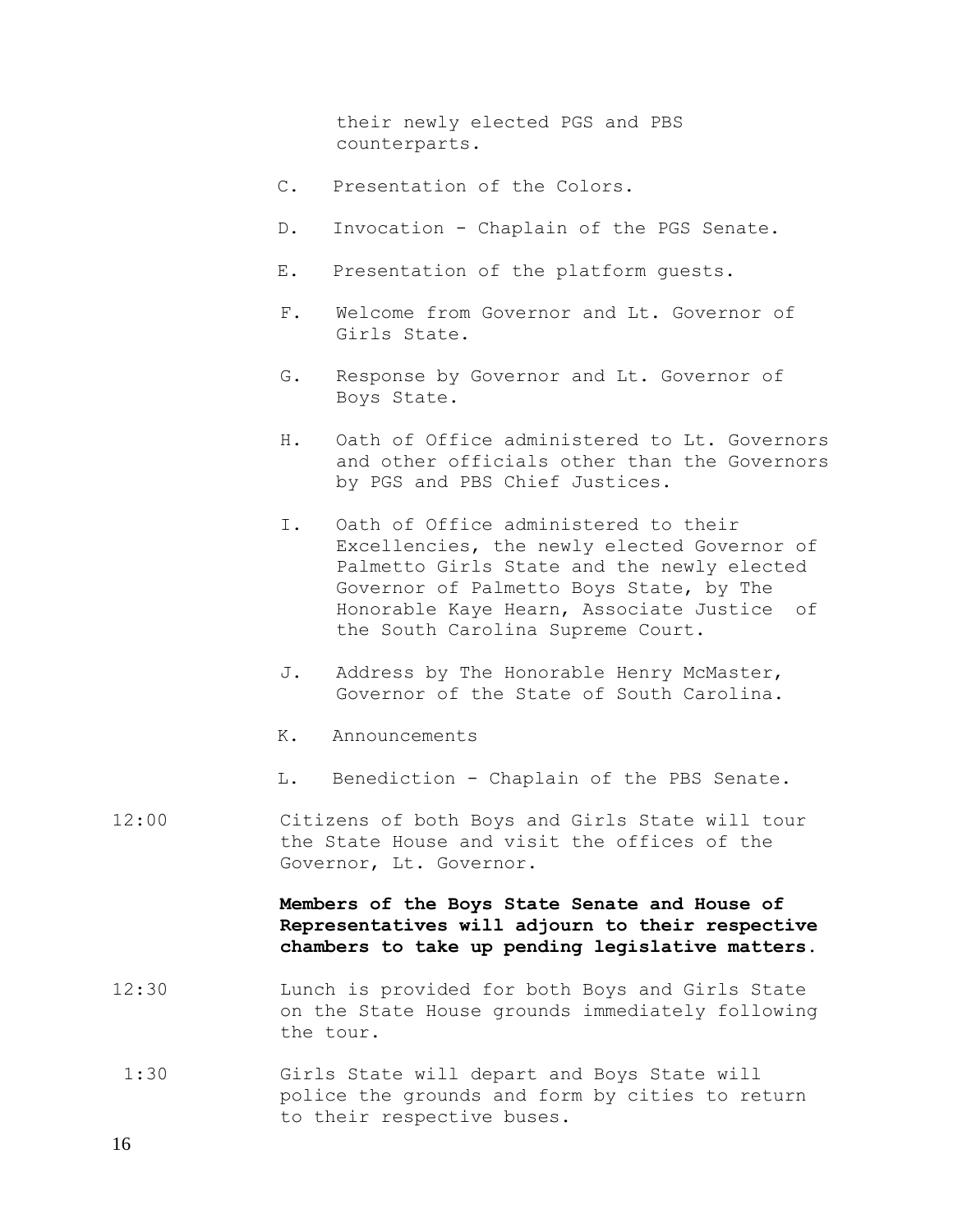- 2:00 Boys State will board buses for return trip to Anderson University.
- 4:30 Buses arrive at Anderson University.
- 4:30-6:00 PBS Store will be open to purchase T-shirts, hats or any other PBS merchandise.

Citizens will begin to get ready supper and the Talent Show and Awards Banquet.

4:30-5:30 Counselors will meet with Staff for final evaluations and to discuss awards. Daniel Recital Hall of the Rainey Fine Arts Center.

> Citizens will meet with their Counselors in their city areas for final briefings, to discuss Junior Counselor Applications, final reports, etc.

- 4:30-6:00 Final rehearsal for Talent Show in Henderson Auditorium of the Rainey Fine Arts Center.
- 6:00 Supper. AU Dining Commons, Bottom Floor of the G. Ross Anderson Jr. Student Center.

Citizens return to city area when meal completed.

- 7:30-9:30 The Sinkies. Henderson Auditorium of the Rainey Fine Arts Center.
- 10:30 Lights out. Bed check by counselors.

### **Saturday, 18 June 2022**

#### **"GRADUATION"**

- 7:15 Wake up.
- 7:30 Breakfast. AU Dining Commons, Bottom Floor of the G. Ross Anderson Jr. Student Center.
- 9:00 Graduation, Henderson Auditorium in the Rainey Fine Arts Center, all citizens in attendance. Director Lewis presiding.